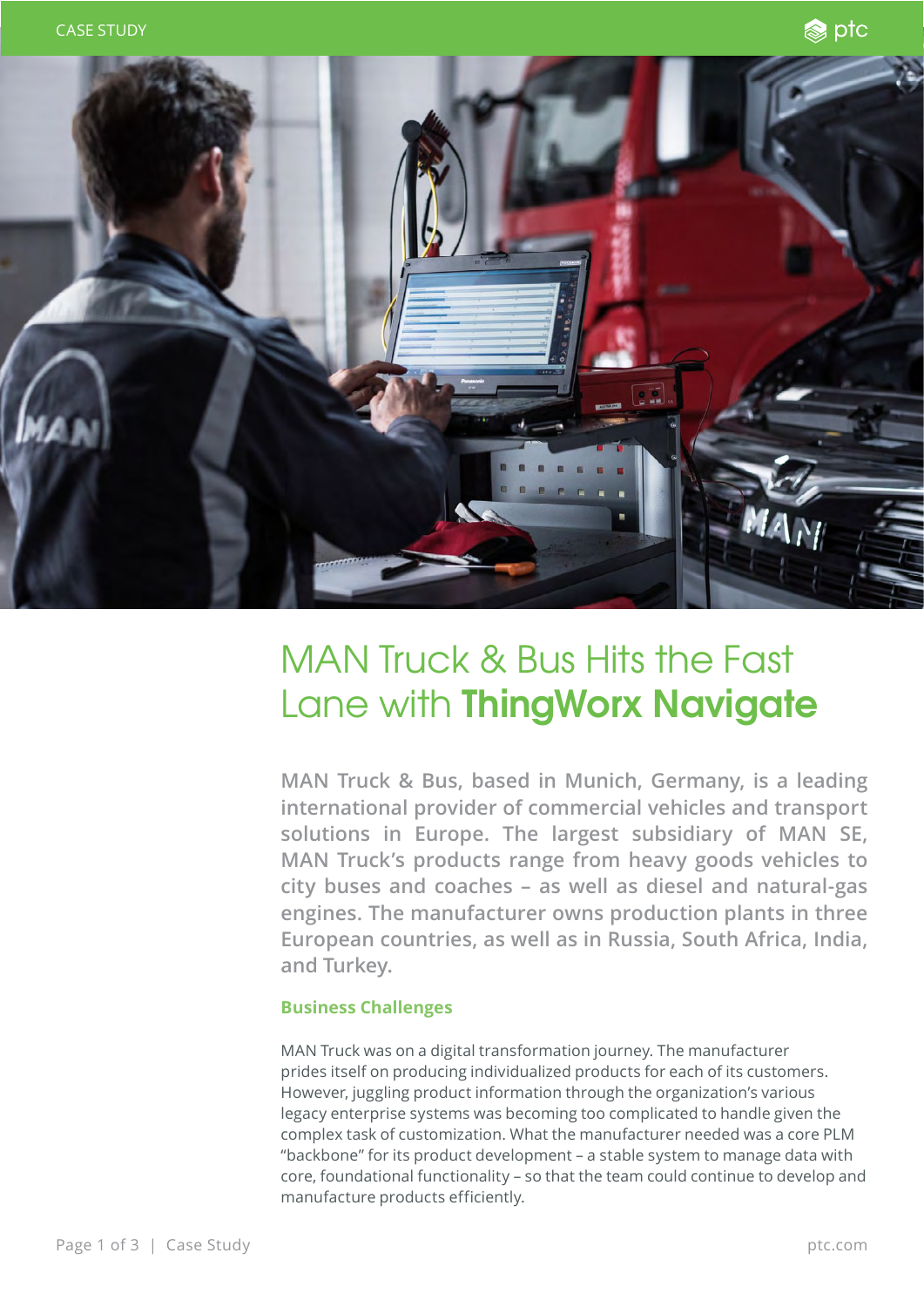

To achieve this, MAN Truck turned to Windchill, PTC's Product Lifecycle Management solution. Making the move from legacy systems to Windchill, however, was not as simple as rip-and-replace.

Since<br>
used<br>
lifecy Since our legacy systems were still being used by stakeholders throughout the product lifecycle, we were concerned about losing the valuable information that they stored when the organization switched to Windchill,"

— Martin Mundinus, *PLM Program Manager, MAN Truck & Bus*

In addition, stakeholders outside of the engineering team needed to have access to important product information that had, until this point, only been available to engineering. MAN Truck needed a way to easily give its enterprise stakeholders access to product information without requiring them to undergo comprehensive training to gain a basic understanding and access to engineering systems.

## **The Solution**

To ensure that they could smoothly make the transition from its legacy systems to Windchill while extending product data to the enterprise, MAN Truck turned to ThingWorx Navigate – a set of task and role-based applications that get the right product data from various enterprise systems into the hands of the users who need them. ThingWorx Navigate makes it possible for stakeholders to continue using legacy systems without requiring them to invest in the systems any further with new information. For example, MAN Truck is moving away from its legacy drawing release program. With ThingWorx Navigate, users can see a mash-up of information from the legacy program and Windchill to determine which drawings have been released.

In addition, by deploying ThingWorx Navigate alongside Windchill, MAN Truck will be able to easily customize its user experience without complex adjustments to its core PLM system. This prevents the manufacturer from experiencing complicated updates or upgrades in the future.